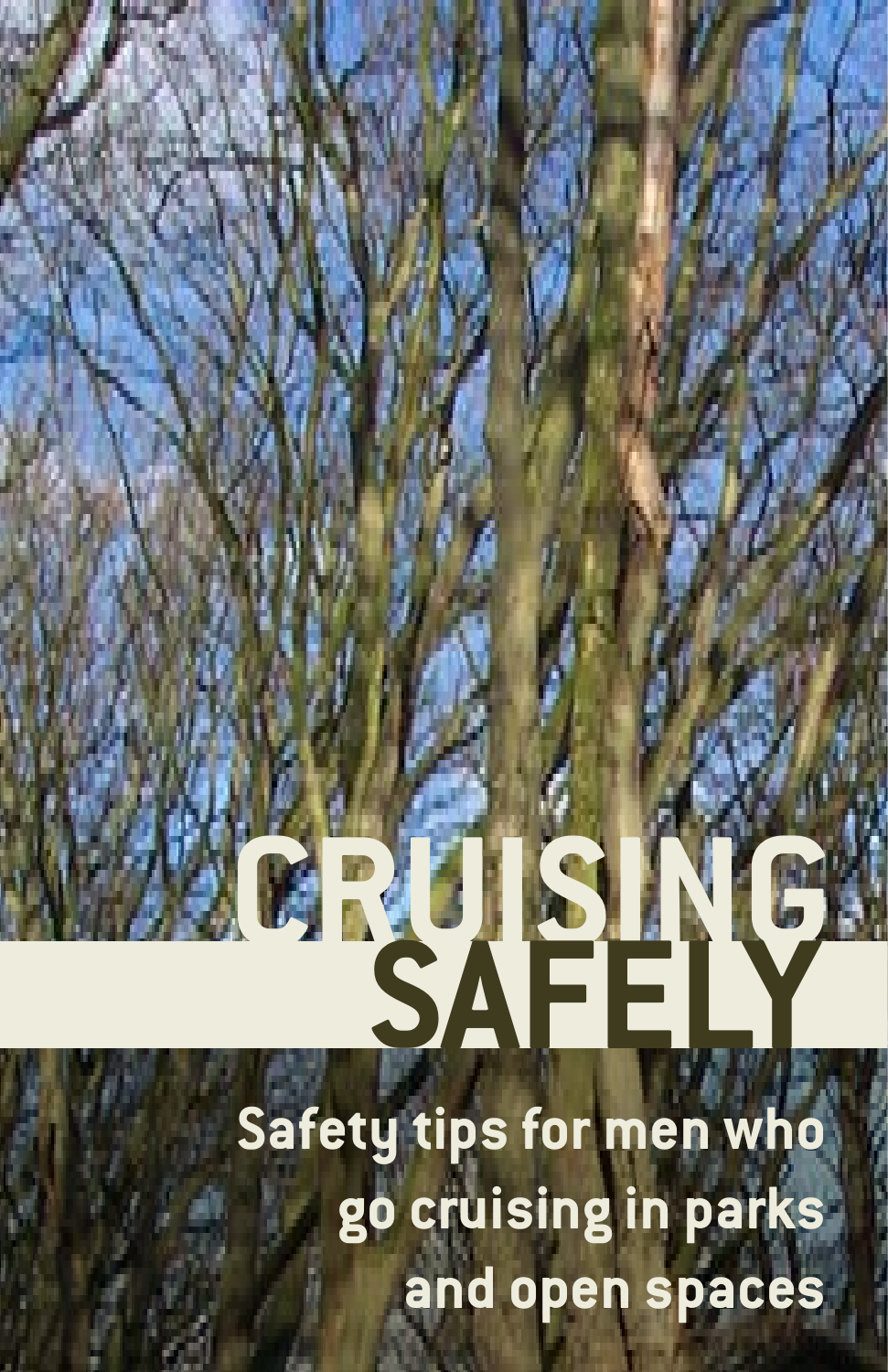# **CRUISING SAFELY**

There are a great many different places in London where gay men meet and have sex.

As well as the pubs, clubs, saunas, backrooms, sex clubs and websites, there are dozens of parks and open spaces where men go cruising.

If you go cruising this guide can help you steer clear of any problems you might face.

And even if you don't go cruising and you tend to only meet guys in bars and clubs or on the internet, you may find some of these tips useful.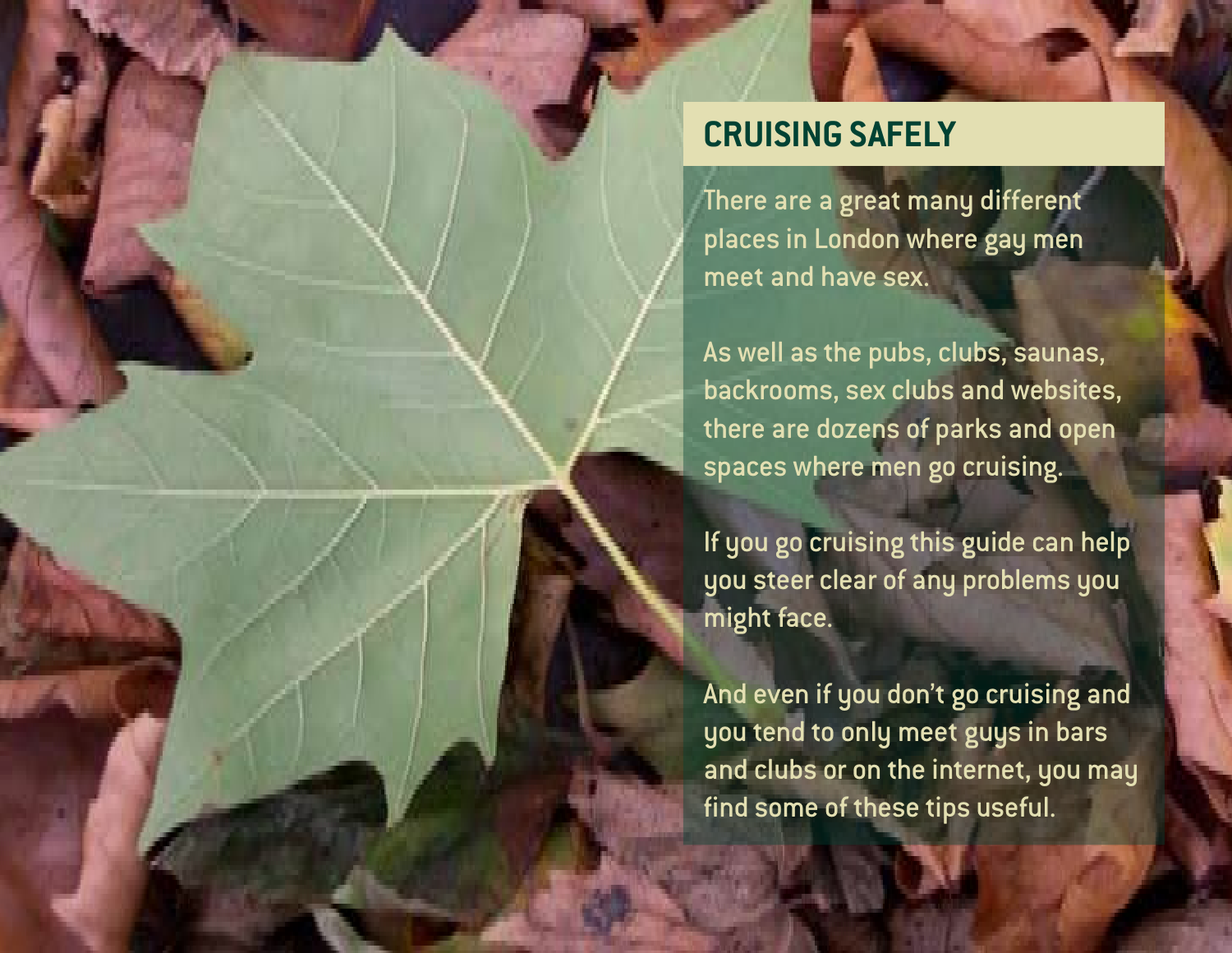

# **Public sex and the law**

Cruising in public places has been part of gay life for centuries. Men of all different kinds, including many that you might never meet on the gay scene, converge at cruising spots – and all with the same aim in mind.

But if you want to go cruising, there are a few precautions you need to take – to keep it sexy, to avoid being mugged or attacked and to avoid any problems with the police or the public.

Sex in public places is not necessarily illegal, so long as other people who might be offended cannot see you and are unaware that you are having sex.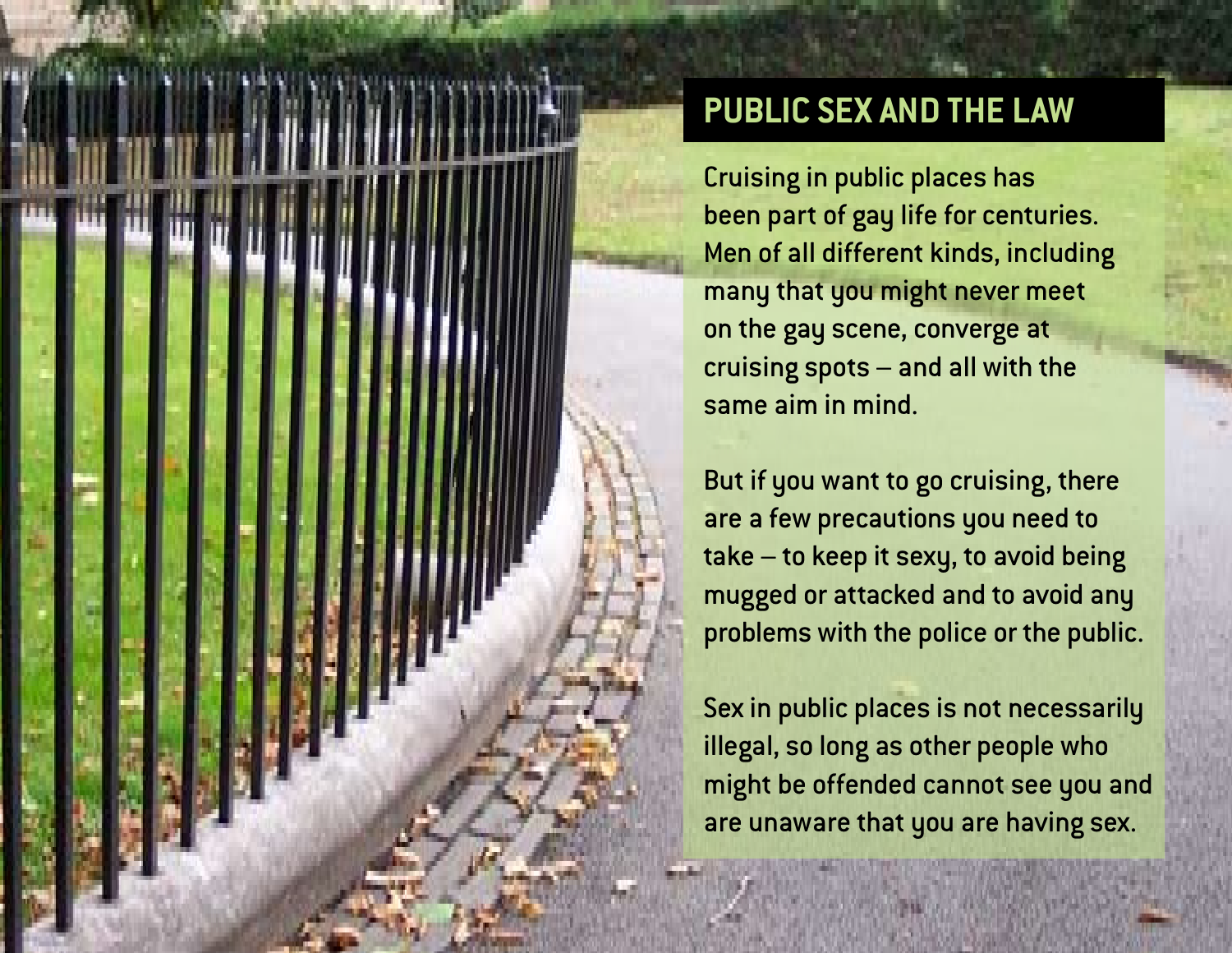So discretion is key – always choose a spot that is out of sight of anyone who could be offended.

However, having sex in public toilets is illegal, full stop – not just for gay men, but for everyone. If you're caught, you could be charged under the Sexual Offences Act 2003.

Used condoms, empty lube packets and other litter lying around are the most common cause of complaints about cruising grounds – complaints that may attract the attention of both the Metropolitan and parks police.

Disposing of litter thoughtfully will ensure you're not drawing unwanted attention to your cruising area.

If you have any questions about your legal rights regarding public sex, call the GALOP helpline on 020 7704 2040.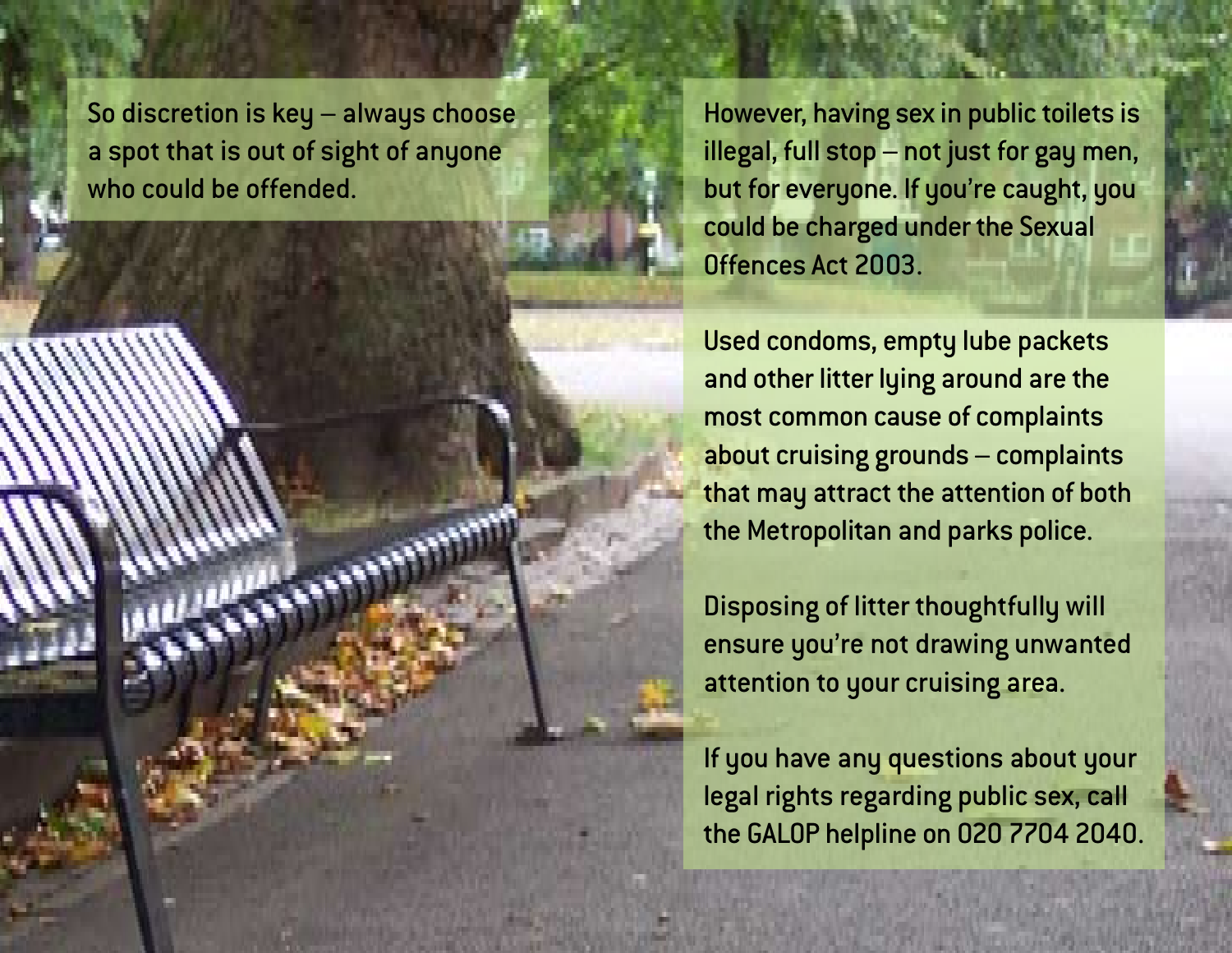## **getting the sex you want**

Cruising is like shopping – it's easier if you know what you're looking for.

Here are some things to think about:

- Making a decision beforehand about the kinds of sex you do and don't want will help ensure that you are happy with the sex you get when you cruise.
- If someone approaches you who you're not interested in, let him know – politely! You're allowed to be selective.
- If you start having sex near other guys cruising, you may find you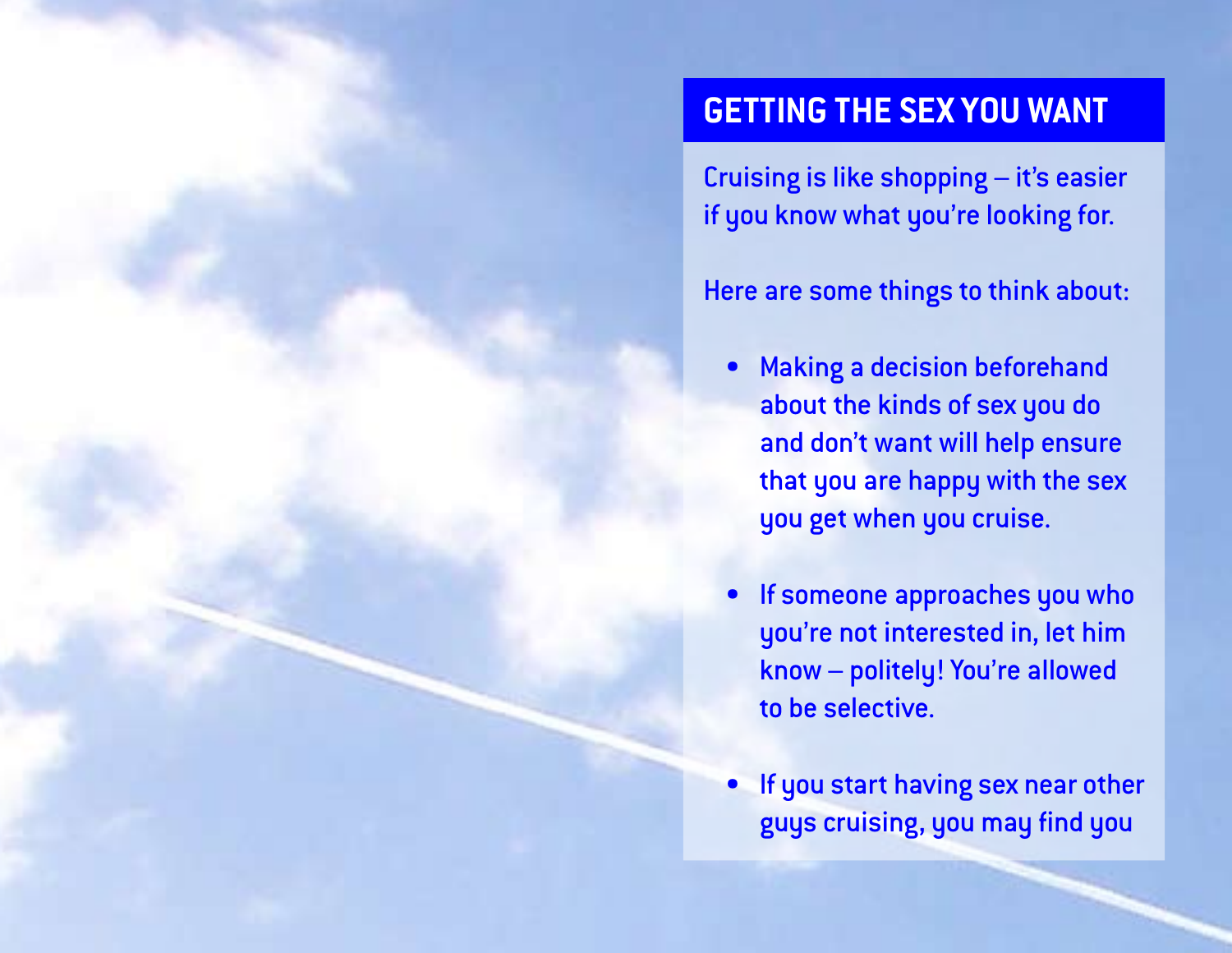have an audience – and some of them may be eager to join in. Remember, the decision is yours. If you're only interested in one guy, find a more private spot.

- If you have second thoughts about someone or about having sex, remember that it's OK to change your mind at any time.
- If you've been circling around the site for a while and not found anyone, it might be best to call it a day. You don't want to get so desperate you let your guard down and take risks.
- Do you sometimes cruise on the spur of the moment? If so, keep condoms with you at all times. Then you'll always have some if you need them.
- Be aware that using drugs or alcohol will affect your ability to stick to the decisions you've made. It's best not to go cruising when you're completely off your trolley.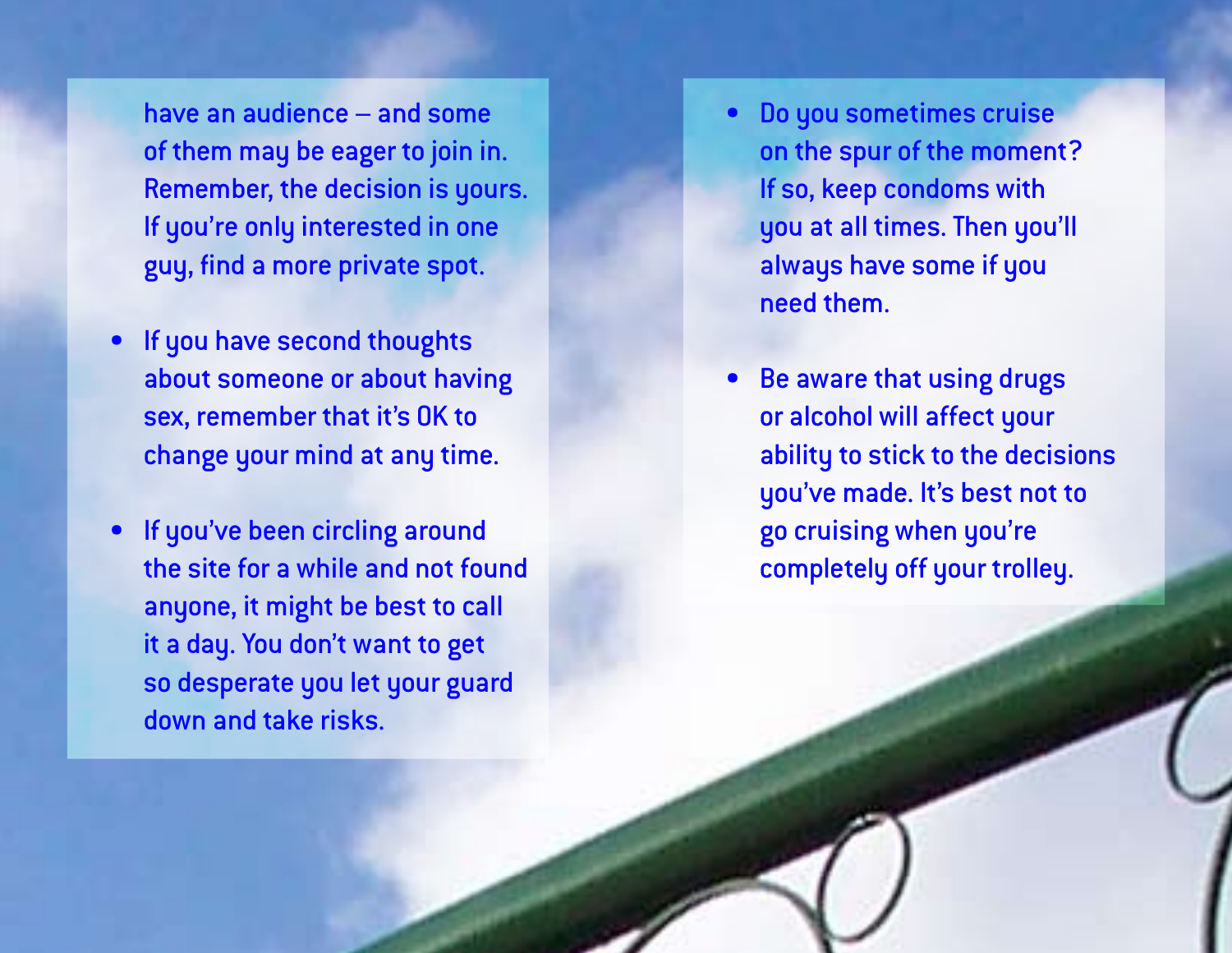# **BEFORE YOU GO C**

- If you are new to a particular cruising area, get to know the layout during daylight. Locate the exits and check for dead ends.
- Talk to other guys who use the site if you can, and ask where they go. Ask about the kinds of men who use the site and about the best and safest days and times.
- Some cruising grounds have areas where particular types of sex happen. Find out what happens where and when.
- How will you get home late at night? Check for night buses, local cabs and phone boxes.
- Read the local press and the gay press and keep an eye out for posters or notices alerting you to any trouble in the area.
- Talking with other cruisers will also keep you informed. If there has been any trouble, it's often best to let a place 'cool down' for a while and go somewhere else.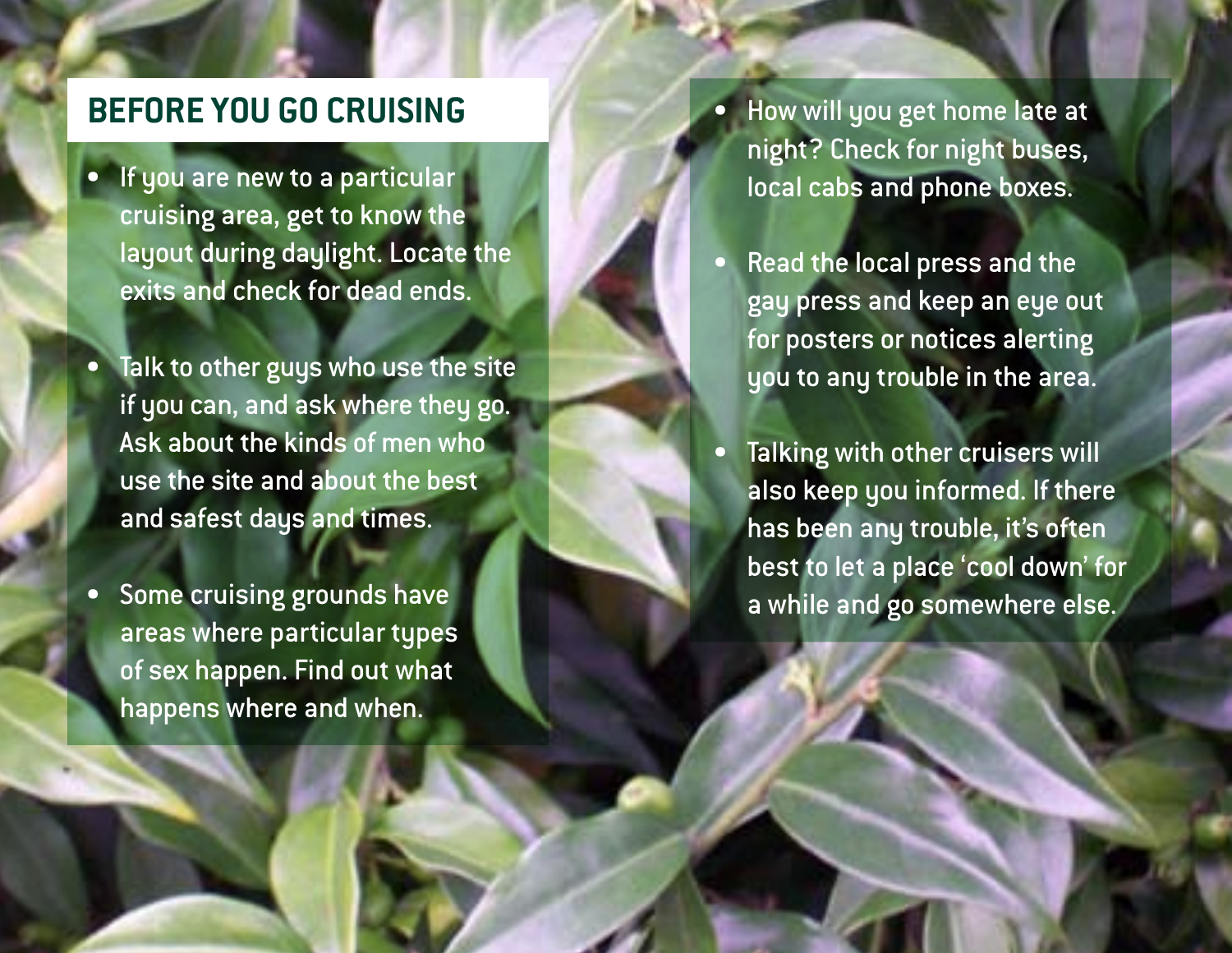# **cruising safely**

Using a little common sense will help you cruise safely. We all take steps to protect ourselves every day – without even thinking about it.

We look both ways when crossing the road, for instance, and carry umbrellas when it looks like rain. It's wise to take similar precautions when you cruise.

#### Some ideas are:

- Don't carry too much cash. It's best to leave valuables and credit cards at home. If you keep them in your pockets, they can easily get lost or stolen.
- Don't be a target for robbery for example, don't wave a flash mobile phone around or carry an expensive personal stereo.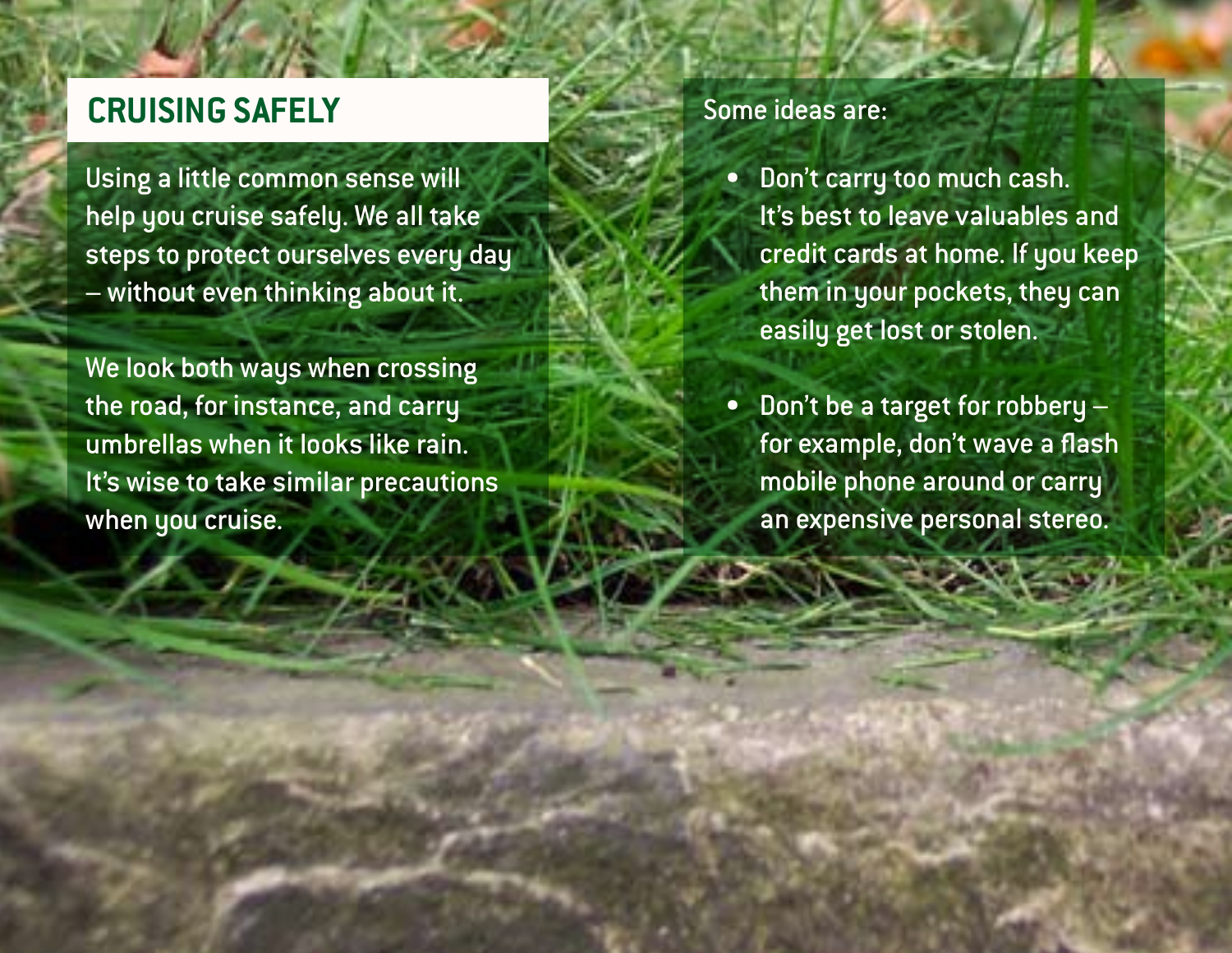• Using a personal stereo can also stop you being aware of signs of trouble. You need all your senses when you're cruising.

Be aware of exits and dead ends. Cruising grounds look different at night and distances can be difficult to judge.

• Choose places for having sex that are discreet and out of public view.

• However, you are safer in areas where there are other cruisers, so avoid becoming isolated. And steer well clear of loud or rowdy groups that you are not sure about.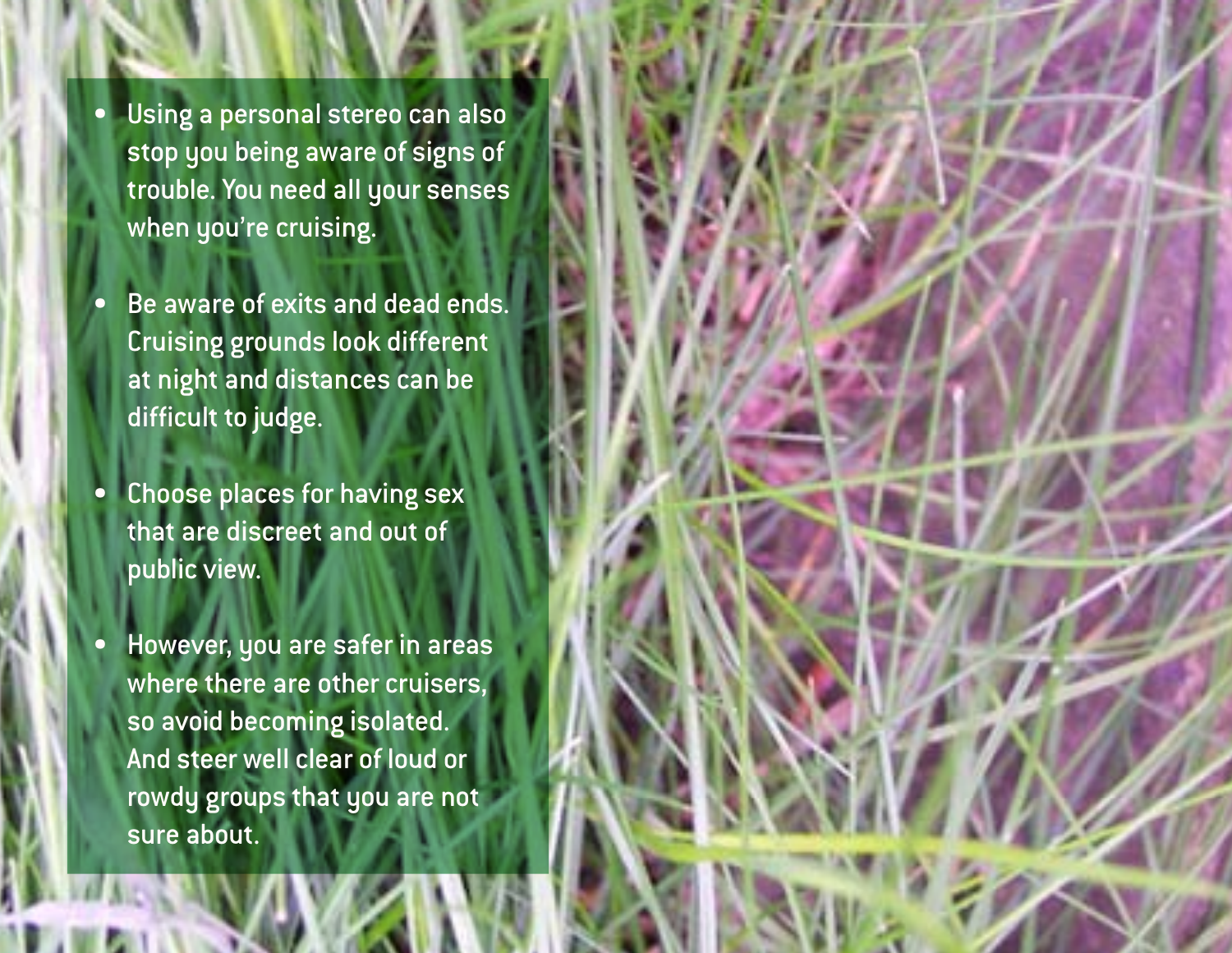#### **if there's trouble... '**

It's rare for trouble to occur while cruising, but it paus to plan how you would respond if it did. • Avoid confrontations if possible.

- If you feel threatened, move immediately to a place where there are more people.
- If you do find yourself trapped or being attacked, shout for help.
- You may want to carry a personal alarm – you can use it to attract attention if you're in trouble.
- Alert other men who are cruising to any trouble you've had or seen.
- If you see someone else in trouble, try to help, but without risking your own personal safety. Shout, attract the attention of others nearby and call the police.
- If you don't want to report a crime directly to the police, you can report it anonymously, (see the section on 'Violence and Abuse').
- Informing the police about worrying incidents in cruising areas helps them to protect you.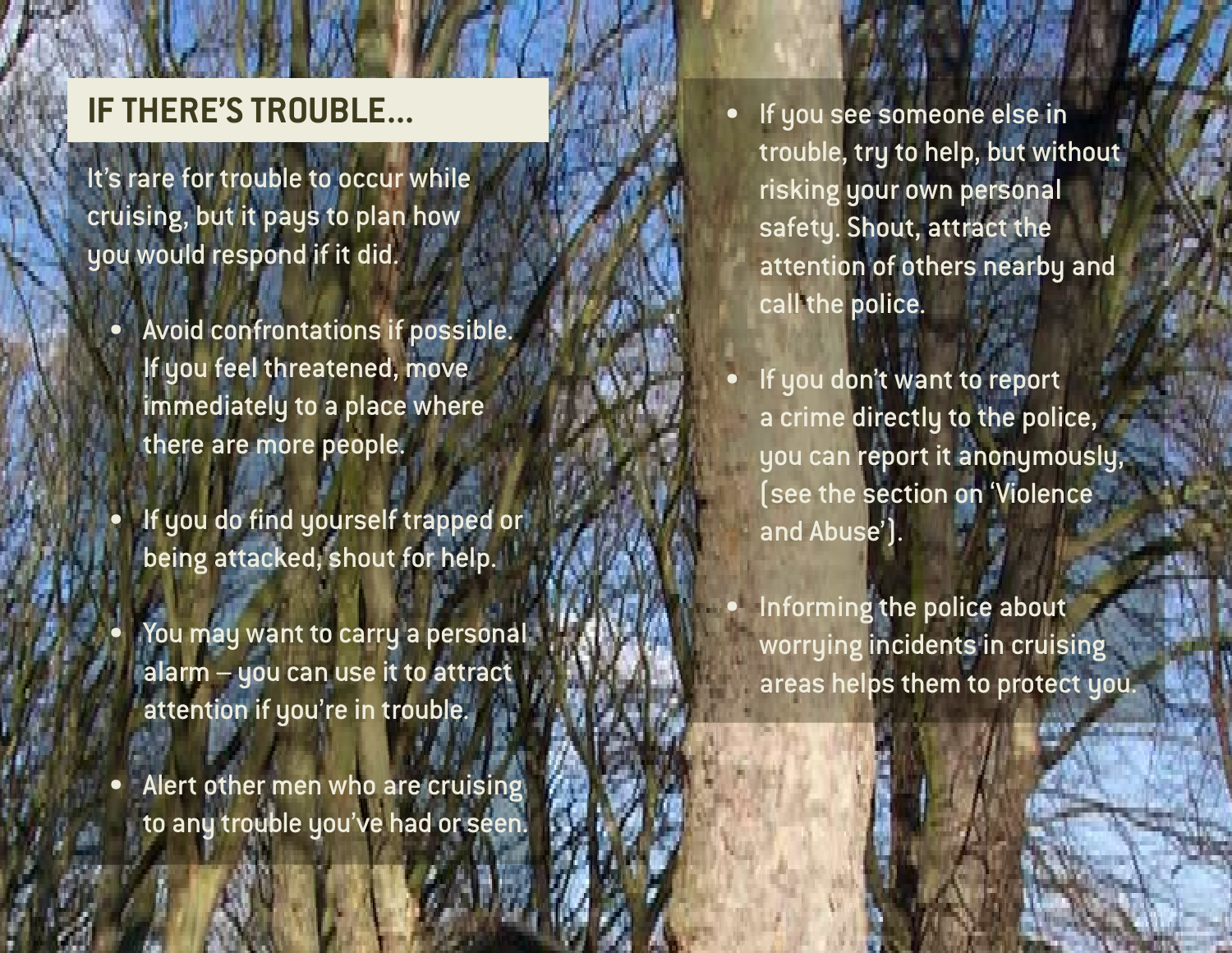# **GOING HOME WITH SOME**

If you're thinking of going home with someone you've met in a cruising area, there are some precautions you may want to take:

- Have a conversation! Talking to the man you've picked up can help you find out what he's like and decide if you trust him.
- Trust your instincts. If you feel unsure, say you've changed your mind.
- It's worth thinking about what you will say when you want to leave or get him to leave. If you

don't feel comfortable being assertive, you could invent an excuse. Say you have to be somewhere, or that you have a friend staying and expect him back, for example.(And check out the free assertiveness training courses at GMFA.)

- A man you take home may be tempted to steal from you, so don't leave credit cards or cash lying around.
- You may want someone to know where you have gone. If so, tell or text a friend.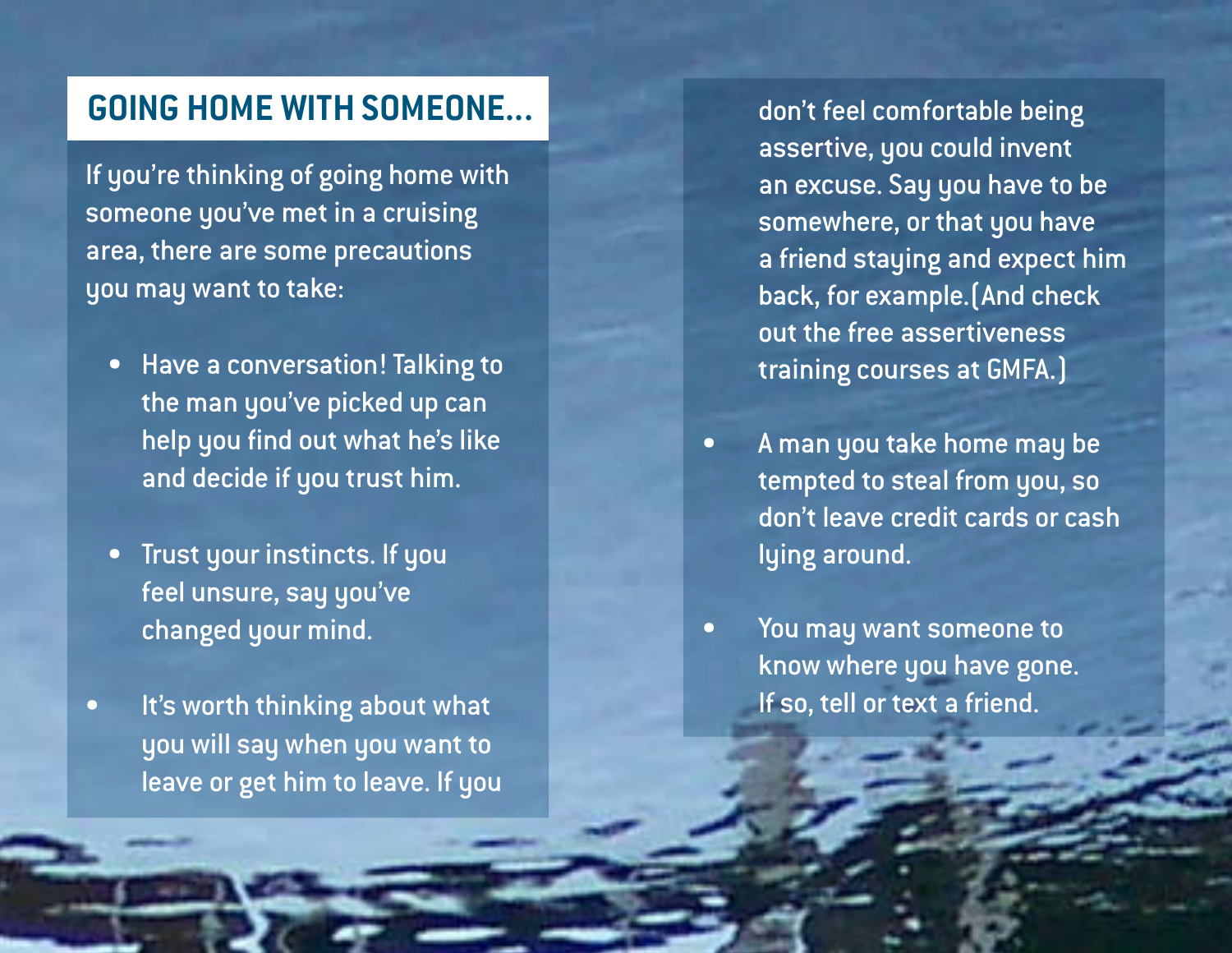# **your sexual health**

If you're having lots of sex with lots of different men, it's likely that, at some point or other, you will pick up a sexually transmitted infection (STI).

So you are advised to have a sexual health check-up every three months.

To be sure that you know as much as possible about the symptoms of sexually transmitted infections, read the booklet called Good Sexual Health, which you can find in gay bars.

Sexually transmitted infections can be passed on through oral and anal sex.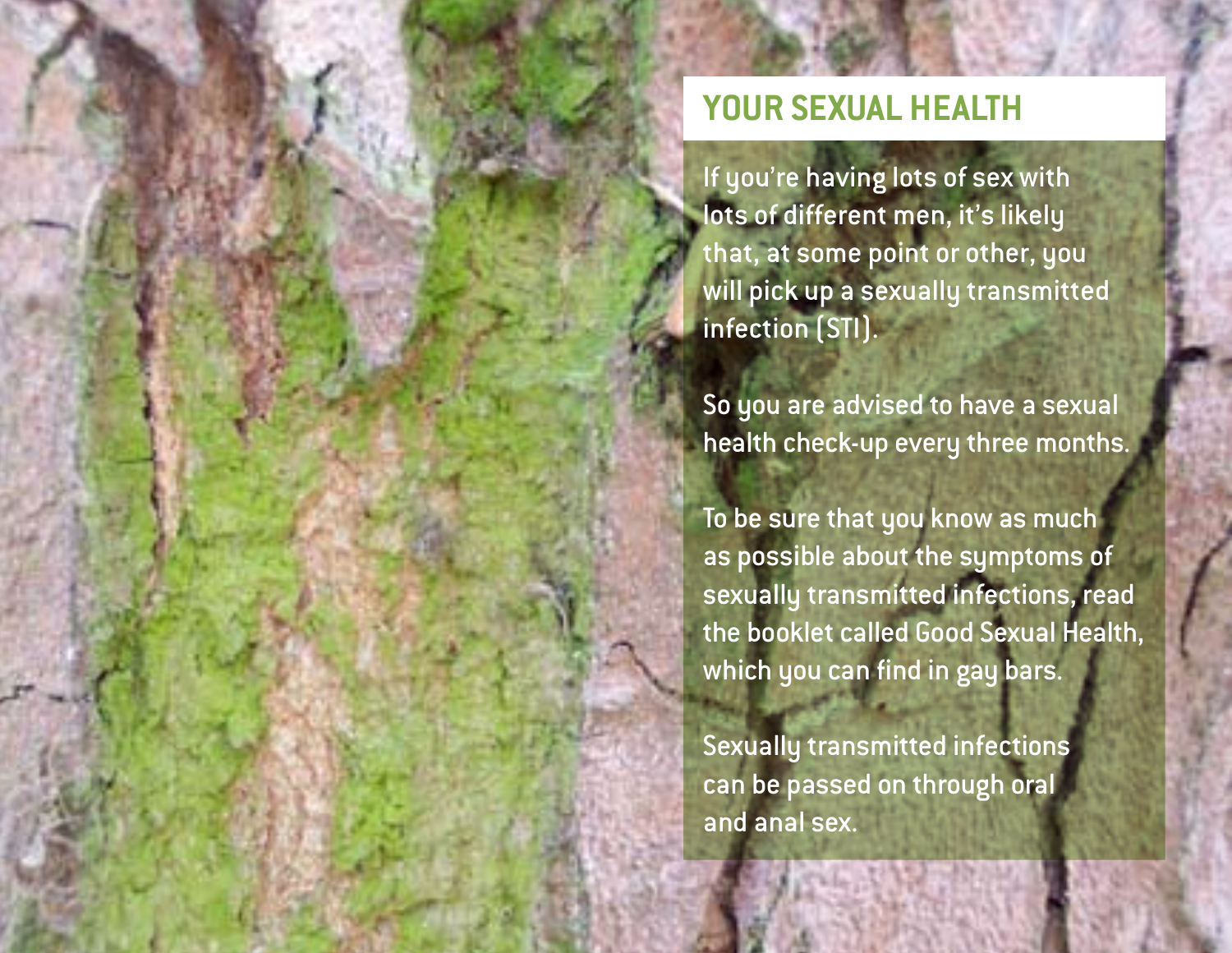Most gay men use condoms for anal sex with casual partners.

Condoms will help protect both uou and your partner from sexually transmitted infections.

Perhaps most importantly, condoms prevent the transmission of HIV, the virus that can cause AIDS.

Having unprotected anal sex is by far the most common way of HIV being passed on between gay men. Using condoms will protect you.

If you enjoy anal sex, be sure to have condoms and lubricant with you when you go out cruising.

Alwaus use condoms carefully. Follow the instructions and use plenty of water-based or silicone-based lubricant.

Some gay men also use condoms – flavoured and teatless ones – for oral sex, because there is a very small risk of an HIV-negative man being infected with HIV if he gets an HIV-positive man's semen in his mouth.

For information about sexual health clinics and HIV testing, pick up a copy of Need Help? in a gay bar. Or see the listings at www.metromate.org.uk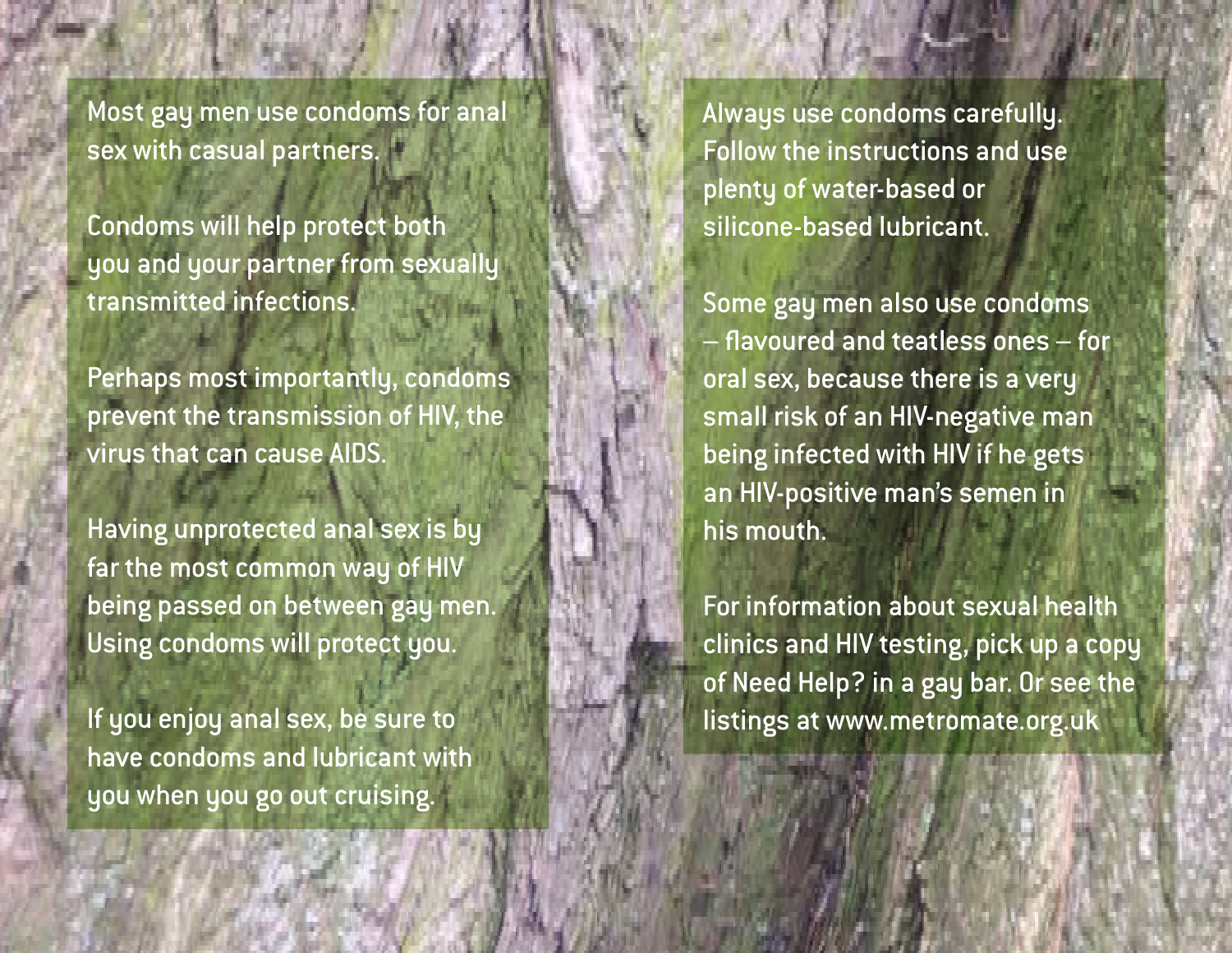# **HELPLINES & WEBSITES**

**London Lesbian & Gay Switchboard** 020 7837 7324 (24 hours) www.llgs.org.uk www.queery.org.uk

**London Friend** 020 7837 3337 (7.30-10pm) www.londonfriend.org.uk www.friend.dircon.co.uk

www.boyz.co.uk www.qxmag.co.uk www.stonewall.org.uk www.avert.org www.gayyouthuk.co.uk www.outzone.org/outzone/ outzoneindex.html www.gawhydontyou.com www.squirt.org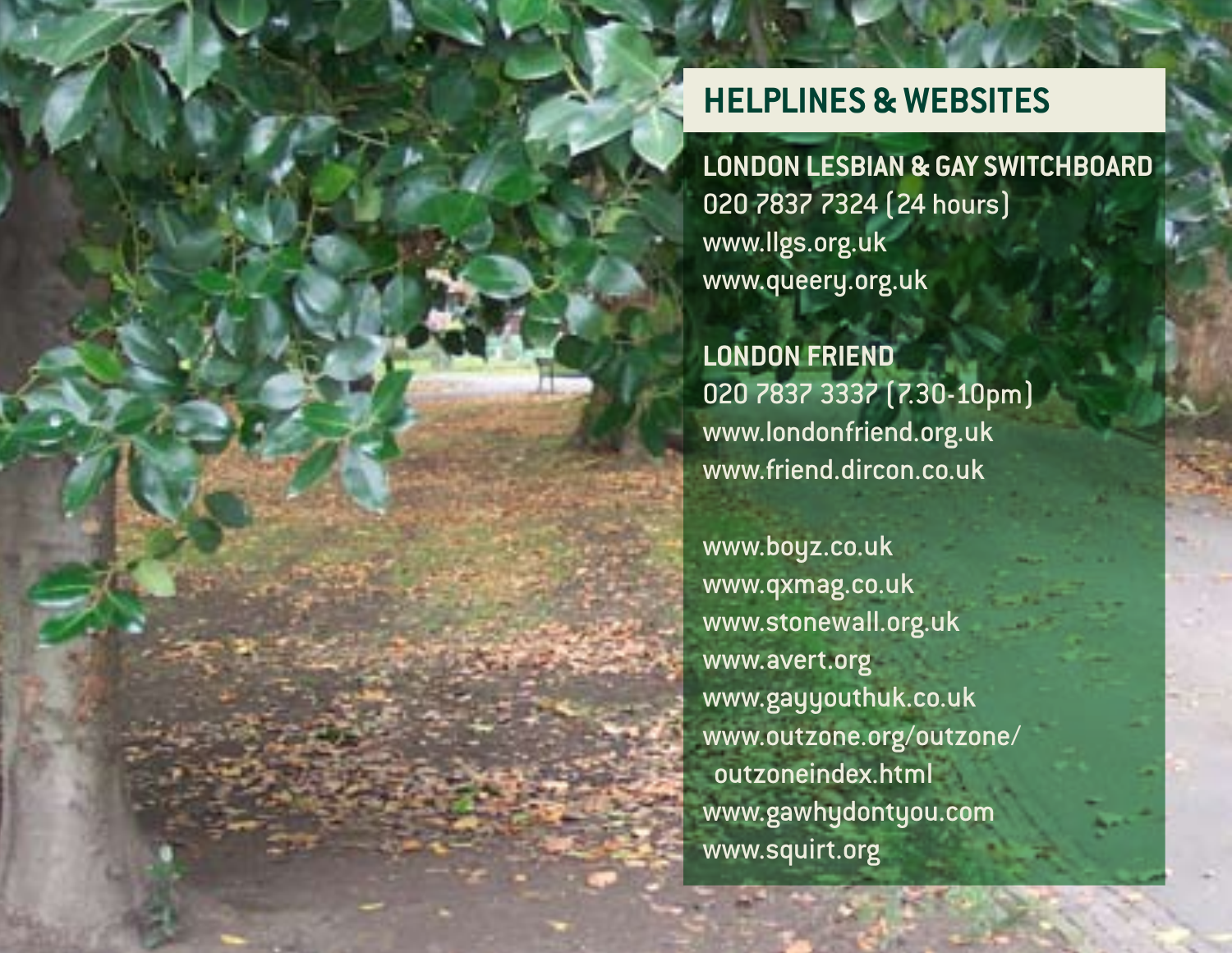# **SEXUAL HEALTH, HIV & AIDS**

**London Lesbian & Gay Switchboard** 020 7837 7324

**THT Direct** 0845 1221 200 Mon-Fri 10-10pm, Sat & Sun 12-6pm www.tht.org.uk

**National AIDS Helpline** 0800 567 123 (freephone 24 hours)

**NHS Direct** 0845 4647 (24 hours)

www.metromate.org.uk www.hivgum.demon.co.uk www.aidsmap.com www.youchoose.org.uk www.gmhp.demon.co.uk www.avert.org www.ssha.info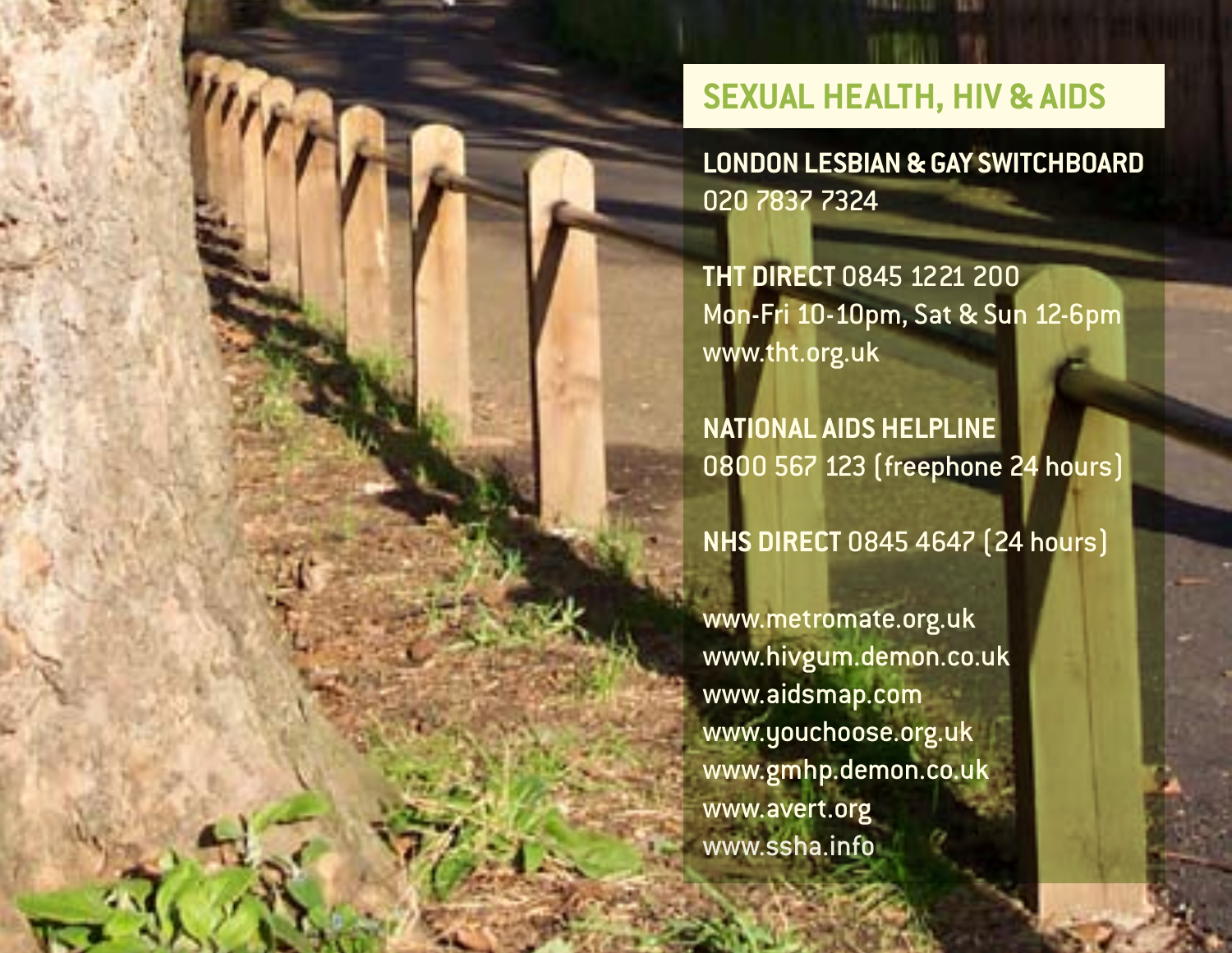# **COUNSELLING**

One-to-one counselling is available free from the following organisations. Speak to a sexual health counsellor at any NHS sexual health clinic.

**Healthy Gay Living Counselling Services** 020 7816 8511

**Terrence Higgins Trust** 020 7835 1495

**PACE** 020 7697 0014 www.pacehealth.org.uk

**NAZ Project London** 020 8741 1879 / 07834 328 239 www.naz.org.uk

# **WORKSHOPS**

PACE and GMFA provide a range of popular evening and weekend workshops to help gay and bisexual men make the most of their sexual and emotional lives.

Book direct with PACE or GMFA, or online at www.metromate.org.uk

**GMFA**  020 7738 3712 www.metromate.org.uk

**PACE** 020 7697 0014 www.pacehealth.org.uk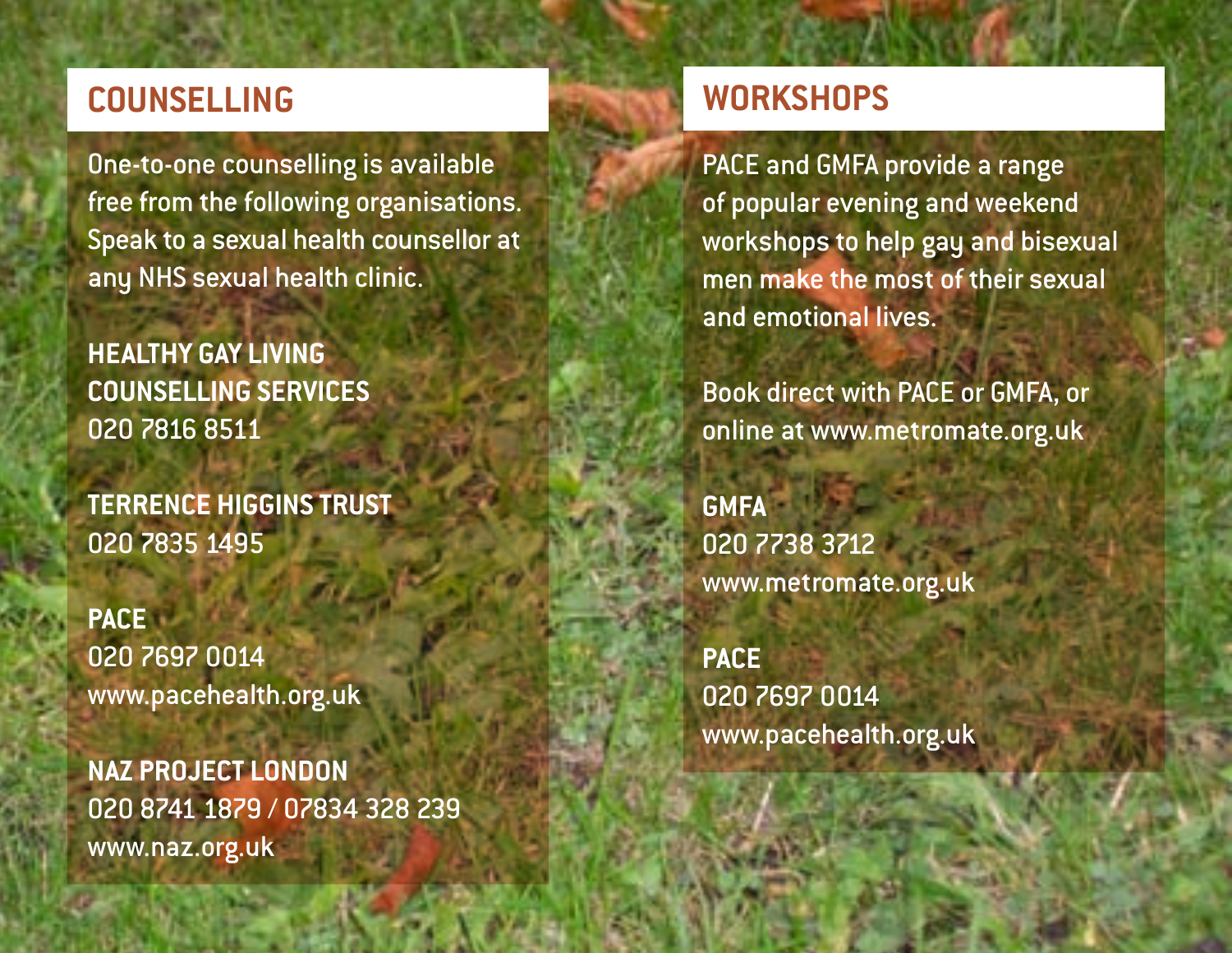# **VIOLENCE & ABUSE**

Gay and bisexual men are urged to report any violence or abuse they experience – whether it's homophobic or domestic violence.

In an emergency, always dial 999 or contact your local police station.

If you don't want a police investigation or you want to remain anonymous, you can report incidents after the event (whether or not you were a victim yourself) directly to one of the Metropolitan Police's Community Safety Units (which often have gay liaison officers) or to specialist gay support organisations like GALOP or your local LGBT forum.

You can also find reporting forms in gay bars. Reporting incidents, however small, helps the police and gay organisations build up a picture of particular problems in your area.

**Police Community Safety Units** Call your local police station or Crimestoppers on 0800 555 111 www.met.police.uk/csu/index.htm

## **GALOP**

LGBT community safety charity 020 7704 2040 (Mon 5-8pm, Weds 2-5pm, Fri 12-2pm) plus 24-hour answerphone and text message reception) Email: info@galop.org.uk www.galop.org.uk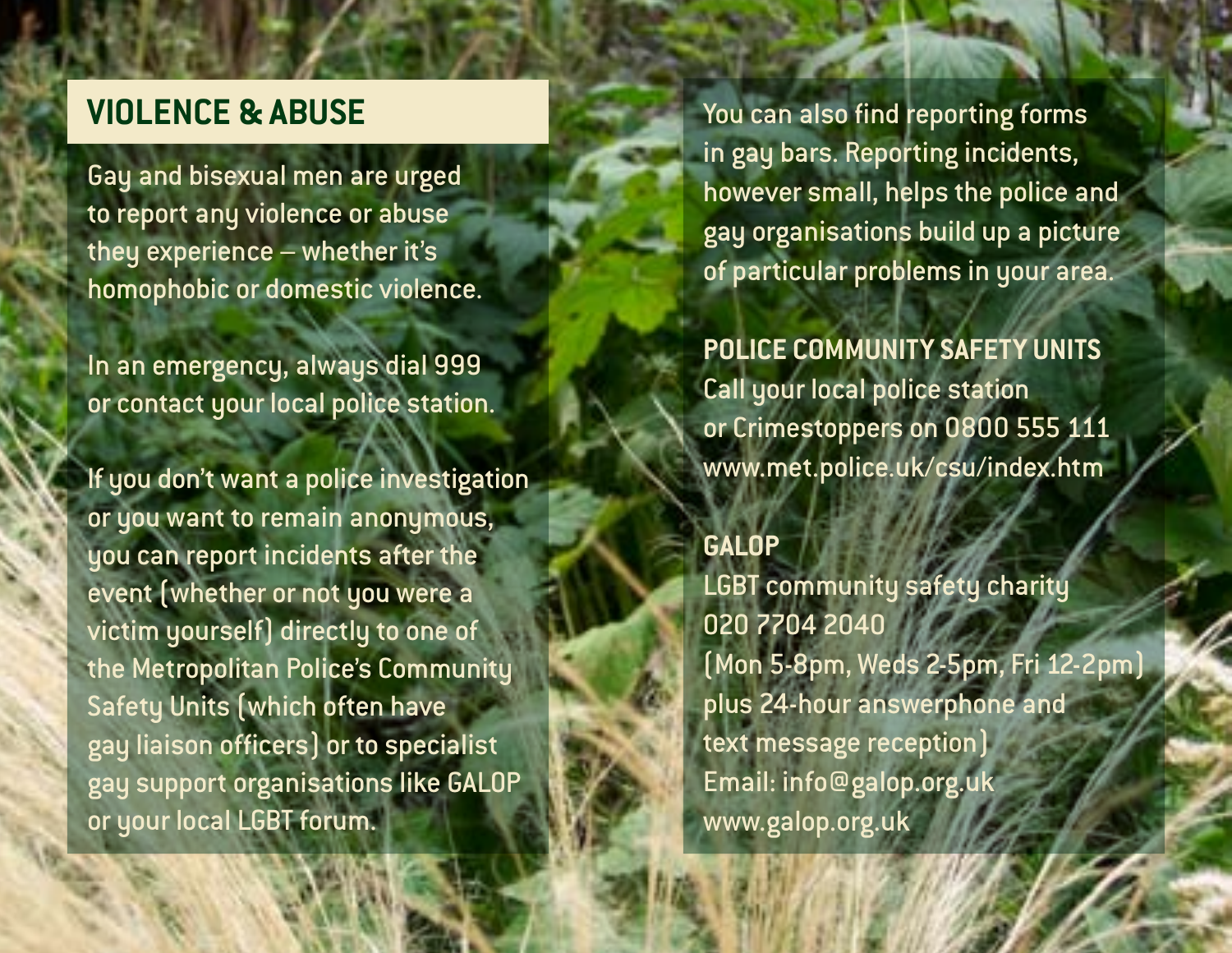### **LGBT Advisory Group**

Advisory group to the Metropolitan Police. Website lists local LGBT Forums which facilitate reporting of homophobic crimes. Call or visit the website for local contact details. 07952 970813

www.lgbtag.org www.lgbtag.org/info/links.htm www.camdenlgbtforum.org.uk www.lambethlgbtforum.org.uk www.report-it.org.uk

**Victim Support** 0845 30 30 900 (24 hours) www.victimsupport.org

**Broken Rainbow** (The Pan-London LGBT Domestic Violence Forum) 08452 60 44 60 Mon-Fri 9am-1pm, 2-5pm Email: mail@broken-rainbow.org.uk www.broken-rainbow.org.uk www.lgbt-dv.org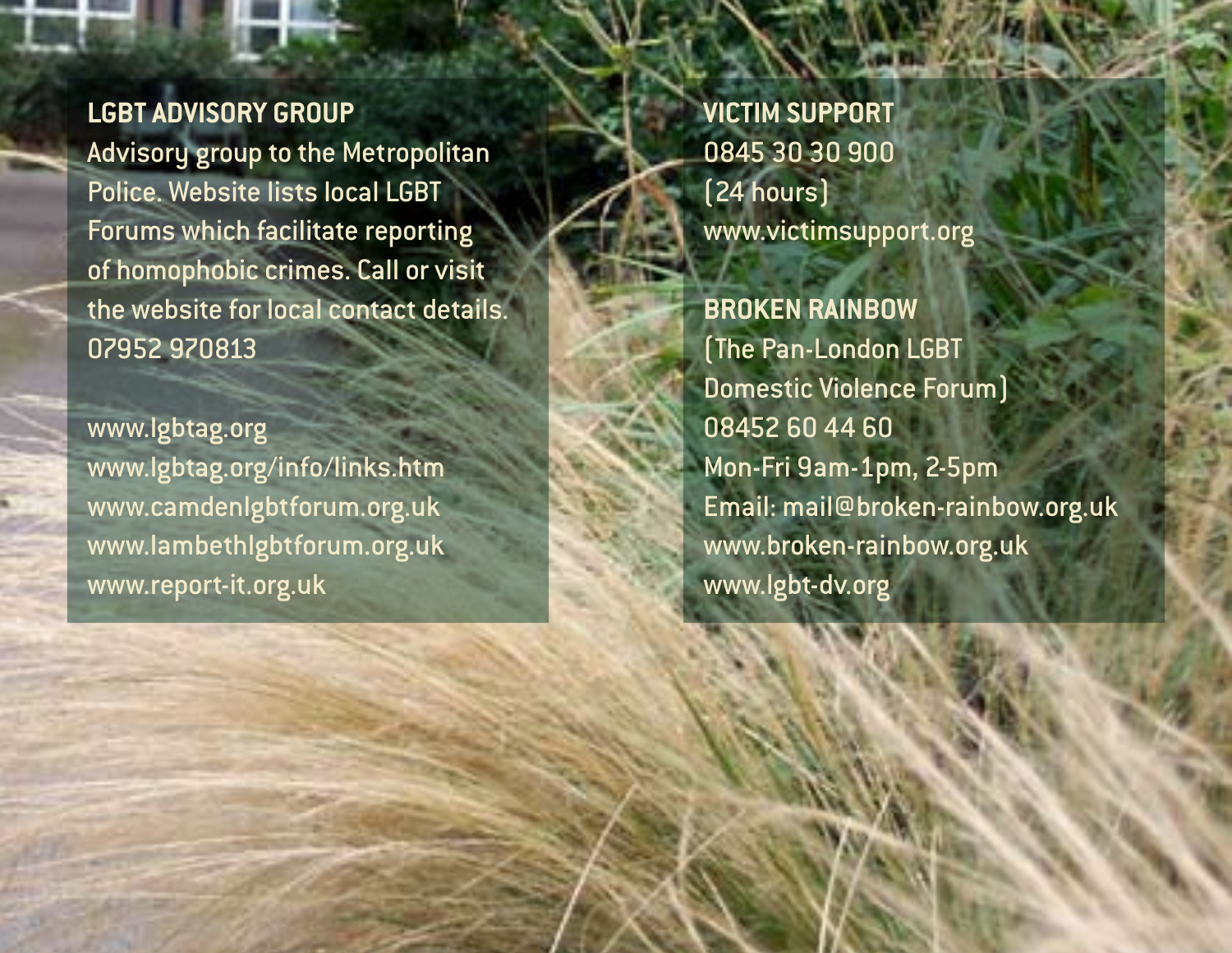# **RAPE & SEXUAL ASSAULT**

If you have been raped, sexually assaulted or sexually abused, and you need help and advice or just someone to talk to, contact the police, a doctor, a sexual health clinic or one of the three specialist Havens for emergency treatment. For longer-term support, contact a counselling organisation.

The Havens are specialist centres that offer medical help, advice and counselling, as well as practical and emotional support, to anyone who has been raped or sexually assaulted.

**The Haven – Camberwell** Kings College Hospital 020 7346 1599 (9am-5pm) At all other times: 020 7737 4000 **The Haven – Paddington** St Mary's Hospital 020 7886 1101 (9am-5pm) At all other times: 020 7886 6666

**The Haven – Whitechapel** The Royal London Hospital 020 7247 4787 (24 hours) Email: haven@bartsandlondon.nhs.uk

**The Metropolitan Police Website** This website has some excellent pages devoted to information for victims of rape and sexual assault. www.met.police.uk/sapphire/advice.htm

#### **Survivors**

Helpline, counselling and support for men who have been sexually abused. 0845 1221 201 (Tues & Thurs 7-10pm) www.survivorsuk.org.uk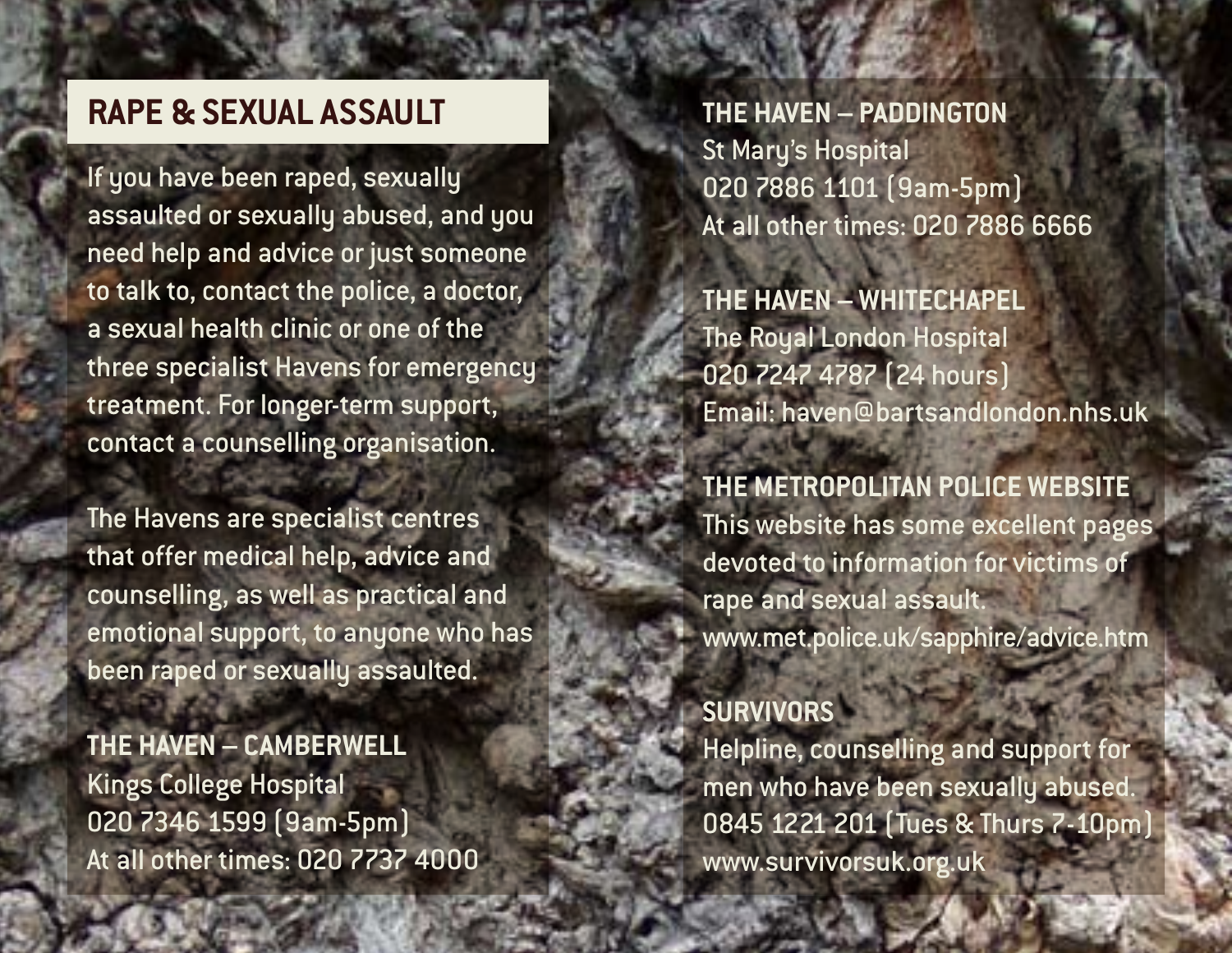# **FURTHER READIN**

The Camden and Islington Gay Men's Team produces a wide range of information and advice booklets, which are available free in gay venues in London.

For a full catalogue of all our resources, contact:

Camden & Islington Gay Men's Team, Specialist Services – HIV Prevention 4th Floor, West Wing St. Pancras Hospital 4 St. Pancras Way London NW1 0PE

Phone: 020 7530 3956

Email: david.smith@camdenpct.nhs.uk



#### **aiDS - A GAY MAN'S GUIDE '**

An easy-to-read introduction to the illnesses caused by HIV and anti-HIV treatment drugs.



#### **GAY LONDON l**

Sexual health information for gay men from non-English-speaking backgrounds.



#### *GETTING READY*

A self-help workbook aimed at helping gay and bisexual men improve their self-esteem and get ready for relationships.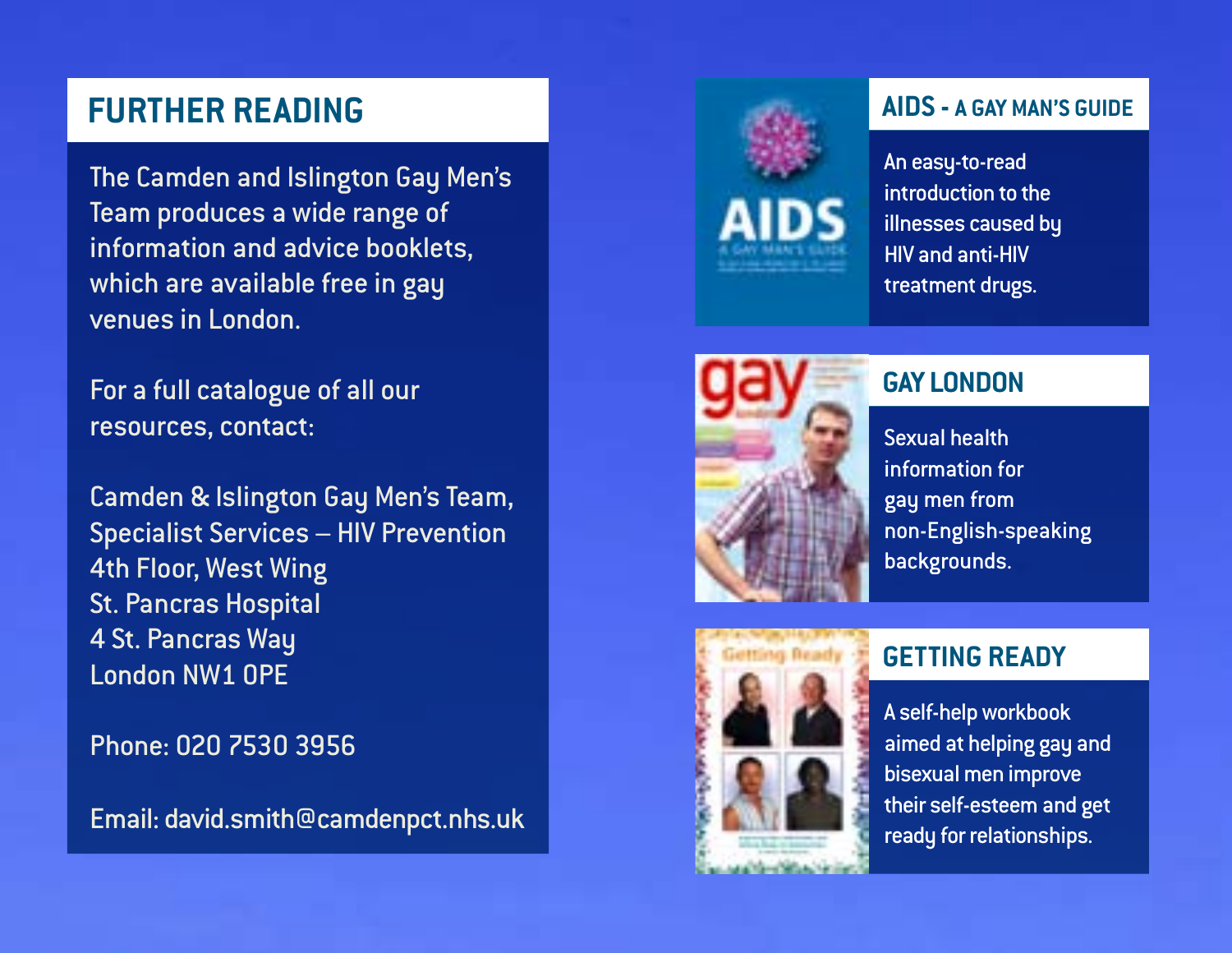

### **good sexual health**

Detailed information about sexually transmitted infections and sexual health clinics.



#### **keep it up**

A gay man's guide to staying HIV-negative.



#### **HIV - A Gay man's guide**

A fully illustrated guide to the basic facts about HIV and AIDS.



#### **semen, sex And hiv**

An explanation of links between blood viral load, seminal viral load and infectivity.

# **NEED HELP?**<br>ADVICE?

... INFORMATION?

#### **need help?**

All the gay helplines, booklets, addresses and websites a man could need in one handy creditcard-sized booklet.



#### **how can you tell**

A guide to talking about HIV with your sexual partners.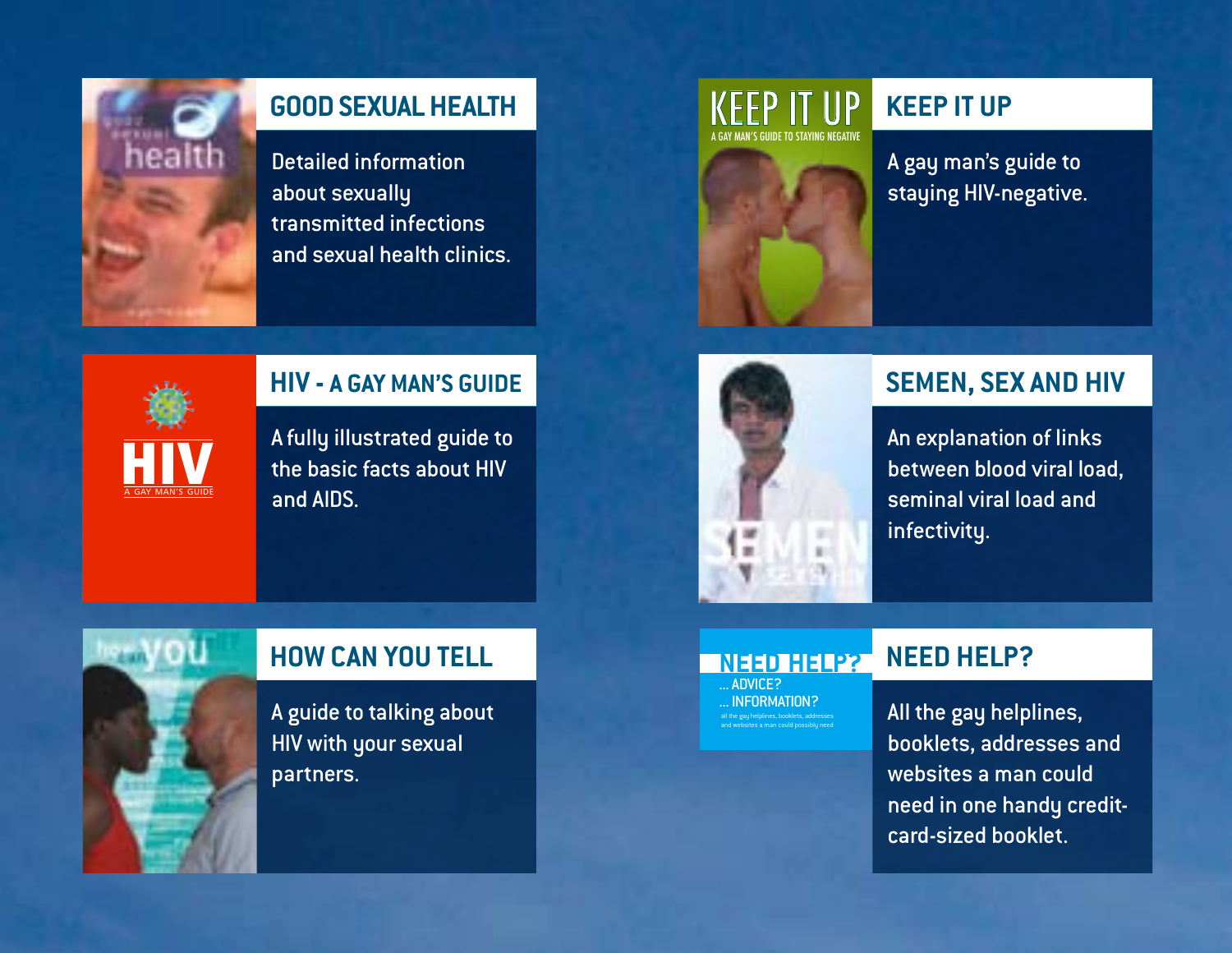#### © Camden Primary Care Trust 2005

Camden Primary Care Trust is contracted by all the health authorities in London to be their publisher of HIV sexual health booklets for gay men for the London Gay Men's HIV Prevention Partnership.

#### Text:

Camden & Islington Gay Men's Team, Specialist Services – HIV Prevention 4th Floor, West Wing St. Pancras Hospital 4 St. Pancras Way London NW1 0PE

Design and Photography: Rachel Black



part of:

**LONDON GAY MEN'S HIV Prevention Partnership** 

#### DISTRIBUTED FREE IN LONDON BY: